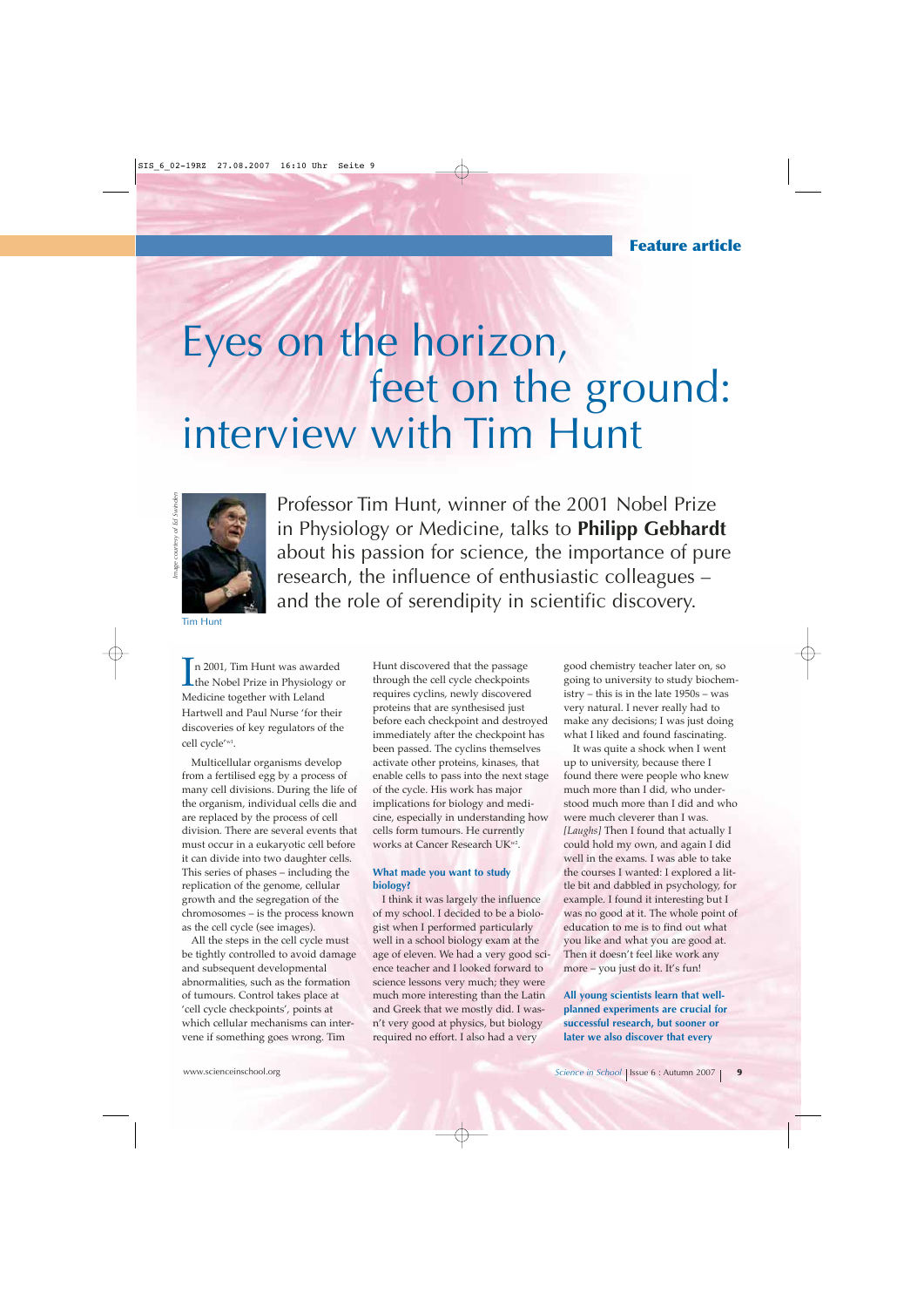

A live mammalian (kangaroo rat) cell going through the different stages of the M-phase in the cell cycle. From left to right: prophase, prometaphase, metaphase, anaphase, telophase. DNA (blue) and microtubules (yellow) are labelled with fluorescent proteins or vital dyes respectively

**experiment also needs good interpretation. Often the results are totally unexpected and that's where the real work starts…and often serendipity comes into play. What role did serendipity play in your research career?**

Oh, a major role…again and again and again. The first real discovery I made when I was a graduate student, and some colleagues and I were trying to find out whether ribosomes were uniformly distributed on messenger RNA. This involved running sucrose gradients, experiments that took quite a long time. Once we went out for lunch while the experiment was running and stayed out a bit too long. But still, being lazy, we analysed the result. As a result of that piece of laziness, we discovered something new that we'd never have discovered otherwise! We found that there were fewer ribosomes on the messenger RNA making alpha chains than making beta chains. That was my first paper in *Nature*! In those days, there was no pressure to publish; we just thought it was an interesting result, so we sent it in. It was quite an important result, but it was complete accident, an utter piece of serendipity – just an experiment that was left a little bit too long.

I must say that we then misinterpreted the finding and did other experiments in which we didn't do proper controls, so we got the answer wrong. A good friend, Harvey Lodish, later corrected us and provided the correct interpretation. That was the big lesson: serendipity shows you something that you didn't suspect, you try to figure it out with 'wellplanned experiments', you misinterpret the experiments, a colleague sets you right…. It's fun and it's a good learning experience.

#### **How should a team leader preserve and foster the creativity of his or her co-workers?**

I am not too keen on leaders, actually; I prefer a loose confederation of people. Sustaining people's morale and enthusiasm is tremendously important and I am not so sure how good I am at that. You have to be so critical of yourself and of the people around you; often they take that very hard. The truth is that it's very, very difficult to find things out. And unless you are extraordinarily selfcritical, you get ideas that are wrong and because you love the ideas so much, you are not prepared to disprove them.

It's much easier when you are working with your peers. There's a famous interview with James Watson and Francis Crick – "Why did we succeed and the others not"; Francis Crick said that one of the reasons was that they could be really frank with one another and not take it personally: "That's a bad idea. It was your idea, but it's still a bad idea and you

have to look for a better idea." But it can be very crushing when someone more senior tells you that.

#### **How has your research career evolved?**

Well, I suppose my career has evolved. *[Laughs]*. My friends and I somehow always had the money to carry on – but not very much money. When I returned from America to England, my salary dropped fivefold! We were very poor and had to worry about whether there was enough to eat, but we were having so much fun. We were in a wonderful, vibrant, intellectual environment; we were finding things out and that was more important than a career. The freedom to have a grant just to do research is a wonderful blessing. For about ten years, I never had more than three years tenure at a time and the same is true for some of my most successful friends. You have no responsibilities, you can go anywhere in the world, do anything you like. But you do have to find something out, otherwise people won't give you the next grant. Then I got a job and that was the end…. *[Laughs]*

I often say to people 'I am so glad I am not twenty-something anymore'. I think it's a lot harder now than it was when I started out. In my particular field, so little was known that almost any stone that you turned over had something interesting crawling out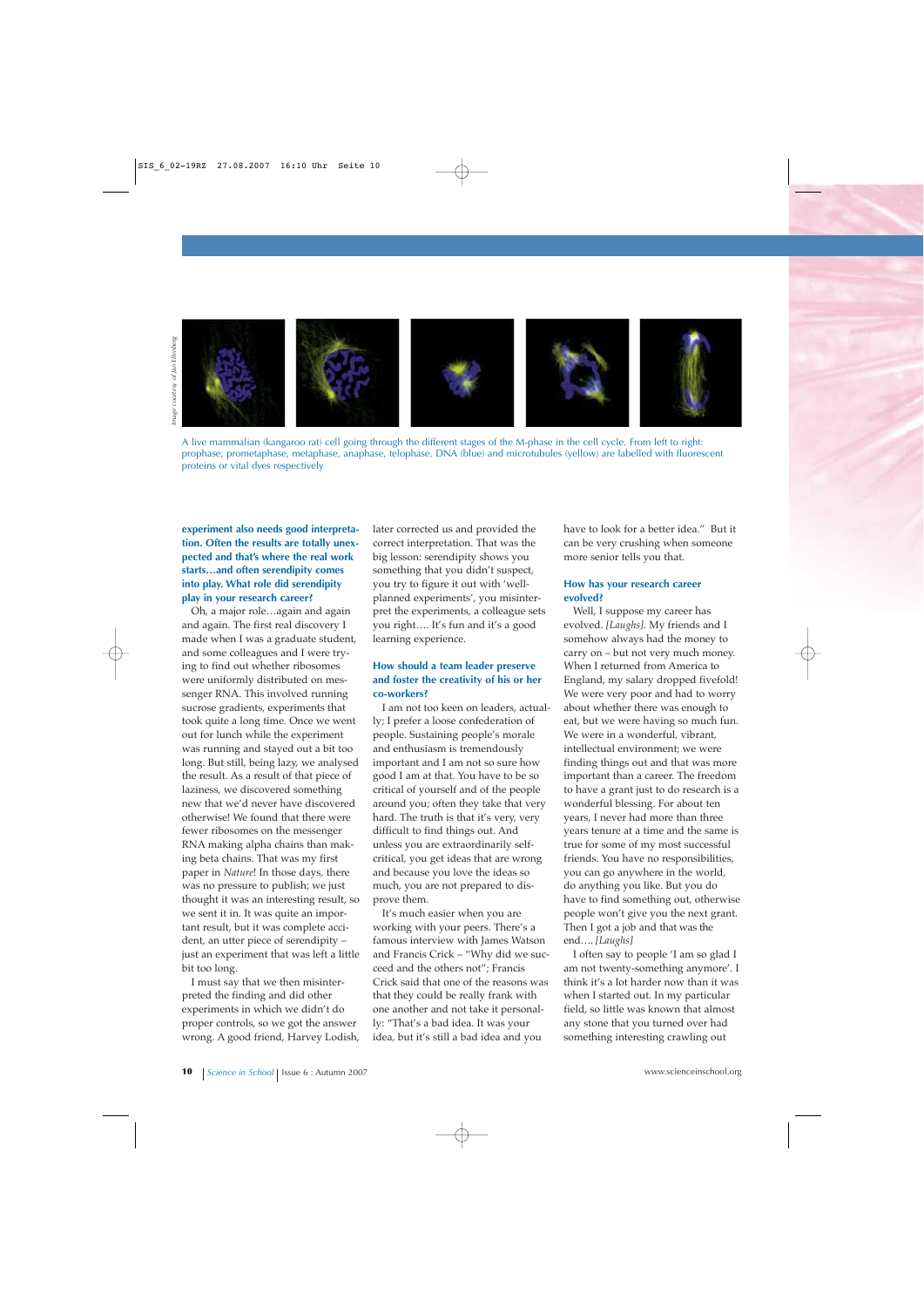# **Feature article**



Fixed mammalian (rat) cells in different stages of the M-phase in the cell cycle. From left to right: interphase, prophase, metaphase, anaphase, cytokinesis. DNA (blue) and microtubules (green) and actin filaments (red) are labeled by fluorescently labelled antibodies or dyes respectively

from under it. I think that's harder now in biology.

#### **What are you researching now?**

I am working on a couple of questions about cell-cycle control. We discovered that cell-cycle transitions are catalysed by protein kinases, but the question now is how many proteins do these kinases have to phosphorylate, and to what degree, for cells to enter mitosis? And what about the control of the phosphatases that reverse the process? That turns out to be a very difficult problem; we have

been struggling with it for several years and I don't know whether we will ever come to a satisfactory conclusion. The other very interesting thing is that the protein that I discovered – the cyclin – is distinguished by an abrupt disappearance and we still don't really understand what the mechanism is.

It is a very competitive field but it's good fun. It's also difficult: it has been a decade since we found the underlying mechanisms but we still don't really understand how it works. I think I'll probably still be

*Image courtesy of the US National Oceanic and Atmospheric Administration/Department of Commerce*



#### Sea urchin

puzzled when I retire – whenever that may be.

# **You still sound very excited about your research.**

It comes and it goes, I must admit. When I won the Nobel Prize, I thought that maybe it was time to stop. You know that it's exceedingly unlikely that you will ever make such a great discovery again, so why not just stop? Stop and try to help other people.

For a while, I involved myself in lobbying for the European Research Council, for example – something I am passionate about. Ultimately, though, I found that the only thing I am really good at is doing experiments, and the fun of working in a lab and finding things out came back. So that's what I am doing now.

[Eggs and oocytes from the African clawed frog *Xenopus laevis* have become an important tool in biological research. These relatively big cells can be manipulated easily and are used for the study of developmental processes. In molecular biology they provide a controlled system for the expression of manipulated proteins. Tim Hunt and his colleagues used these frogs' eggs to analyse the proteins that play a key role in the complex network of cellcycle regulation. They not only showed that this regulatory system, identified previously in the eggs of sea urchins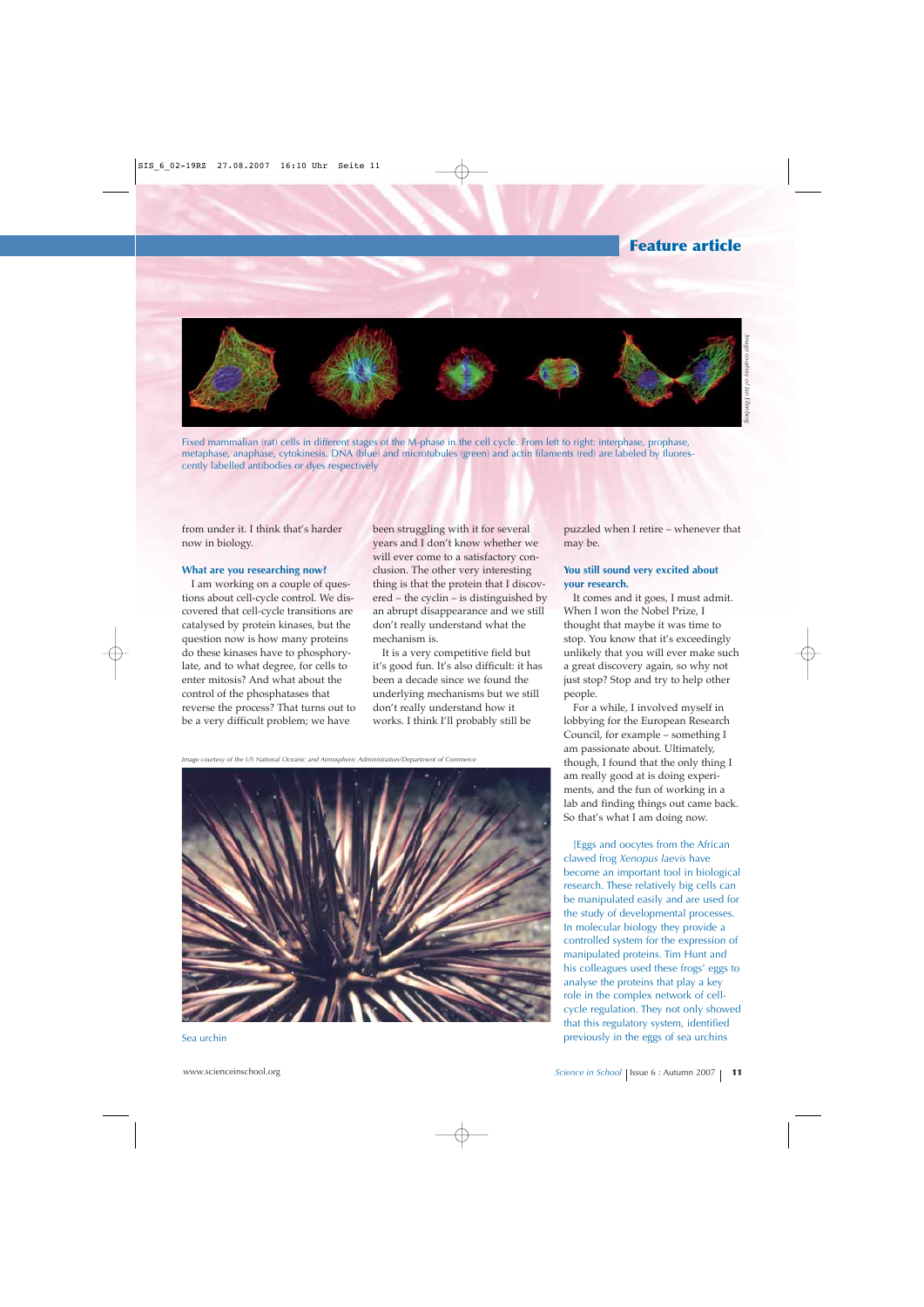and clams, exists in the cells of vertebrates but also characterized the other molecules involved.]

**Paul Nurse, with whom you shared the 2001 Nobel Prize, once said that "good science is carried out by creative individuals working within a scientific society which is socially interactive, with lots of freedom to follow their scientific ideas." The public supports this because they expect something back, such as improvements in health or wealth. How would you explain the social benefit of research on frogs' eggs to a non-scientist?**

It isn't easy! I think one almost has to justify it as a cultural activity: it's better to know things and if you know things, it's very, very beautiful.

Also, the benefits of pure research are often quite unexpected. Apparently, Michael Faraday was demonstrating electricity to an audience in the 1830s and a woman asked him, 'Of what use is your discovery of electricity?' Faraday is supposed to have said, 'Madam, of what use is a newborn child?' I feel rather like that about my *Xenopus* research. When Faraday discovered electricity, the transformation that it has made to our society cannot have been foreseeable. He was just finding out about the way the world works, and I think it's the same with working on frogs' eggs.

# **Where do you see the strengths of the European research society compared with others, for example, in the USA?**

I worry about the European research effort compared with the US research effort. Somehow, the Americans are so much more successful at engendering and sustaining a vibrant and creative research ethos. It's partly because they have tons more money – although people sometimes deny that. I think they have an amazing openness to new ideas and a kind of celebration of pure research in many quarters – not just by scientists. If you go to any American university,



Sea urchin

you will find that the buildings were put up by wealthy local people. That sort of thing doesn't happen in Europe so much.

European universities are in a very bad state of repair in general. It's a shocking thing that American universities seem, by any criteria, to be among the most successful: 15 out of the 20 top universities in the world are in the USA! You would expect to find the University of Paris and the University of Berlin up there in the top league – but they are not. I think we should ask ourselves very carefully why not and whether there is something that we can do to change that.

## **In your opinion, is the European Union taking the right measures to move European science forward?**

I am very optimistic that the formation of the European Research Council will help. I think, in the past, the emphasis has been too much on practical benefit – with agriculture, with medicine, with technology and so forth. I am a great believer in having a vibrant pure research community because that produces bright, creative individuals who will be successful in whatever they ultimately do. I am not saying that all scientists should be pure researchers for their entire lives, or that the entire research effort should be pure research – obviously not. But I do think that, in Europe, there is not enough emphasis placed on having universities that allow creativity and fun, and value the importance of just understanding. We are too obsessed with the utilitarian justification for science and not enough with the joys of science for its own sake.

# **Please complete the following sentence: "The best place to do research…"**

…is in a place where lots of other very smart people are doing research. I was very happy in Cambridge because it had such a strong tradition of excellence in research. It was a little bit intimidating – you were well aware you were no Newton. On the other hand, the fact that so many fantastic scientific discoveries had been made in this funny, rather boring, town was quite important: science was the most interesting thing you could do.

# **What advice would you offer people at the start of a research career or considering it as an option? What are important attributes to have?**

I think, mainly, you just need curiosity and to enjoy finding things out. You've got to want to know. It is not an ordinary career and it isn't ordinary work.

Role models are important, too. When I started at Cambridge, there were many Nobel laureates around and they had been spectacularly successful at understanding the way that cells work. That was very helpful because you actually knew these guys, you sometimes sat at lunch with them, and you could see that they were the best you could possibly be at science and yet they were human beings. They could make stupid remarks; they weren't omniscient. It gave one some hope that one's own modest efforts might succeed.